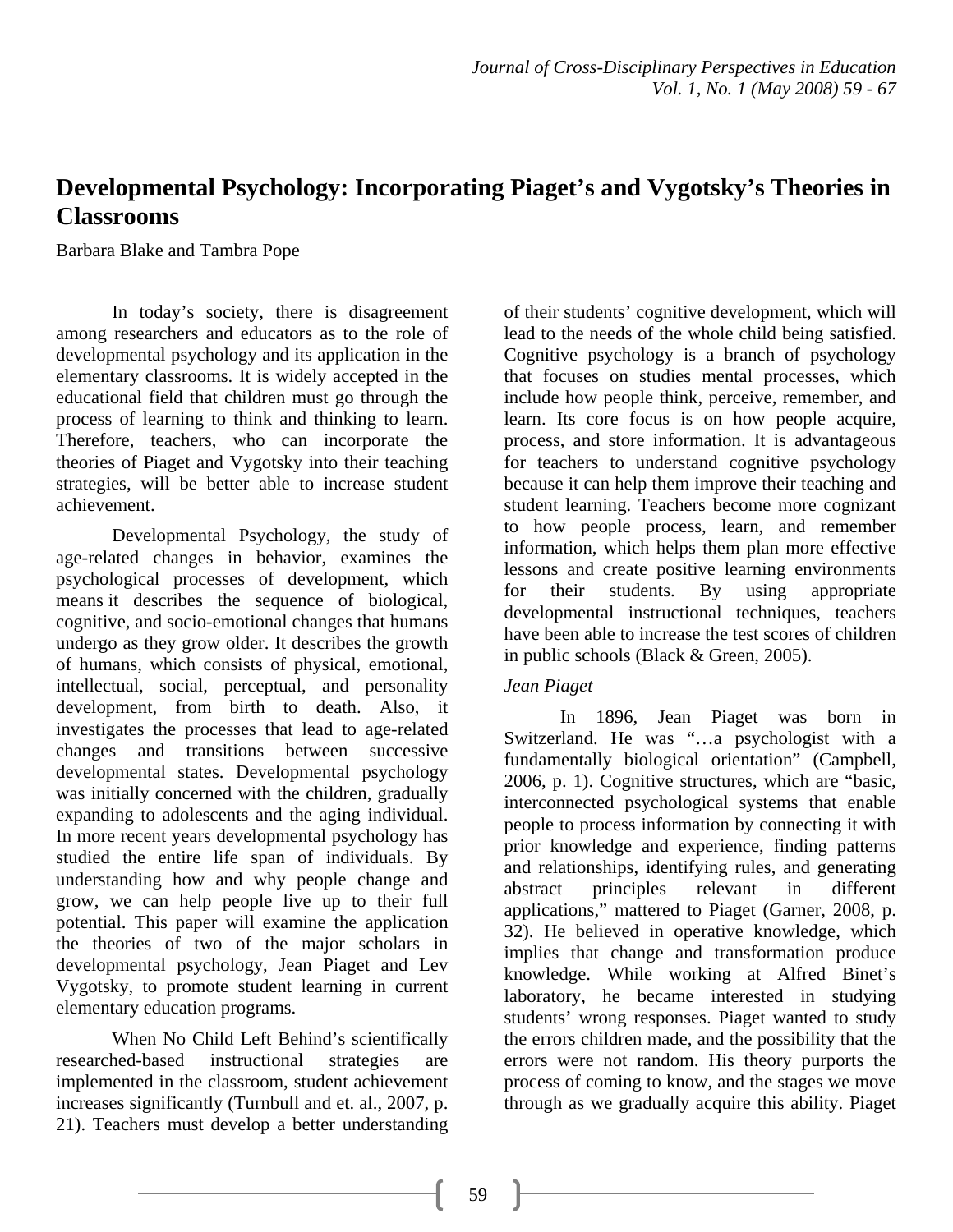"belongs to the constructivism perspective that sees learning as construction (Dahl, 1996, p. 2).

Piaget identified four stages in cognitive development: sensori-motor, pre-operational, concrete, and formal. Children in the sensori-motor stage, also called infancy, are likely to learn by using their five senses, object permanence, and actions that are goal-directed. Infants and children do not think the way adults do. Young children experience egocentrism because they fail to understand how someone else's point of view might be different from their own--or they fail to coordinate their point of view with that other person's (Campbell, 2006, p. 5). The preoperational stage spans ages two through seven. During this period, children are able to do one-step logic problems, develop language, continue to be egocentric, and complete operations. Children in this stage, however, struggle with centering and conservation. The concrete stage occurs during ages seven through eleven. From age twelve to adulthood, children enter the formal operations stage, which allows them to think logically and show lingering egocentrism.

# *Lev Vygotsky*

Lev Vygotsky, who lived from 1896 until 1934, was born to Jewish parents in Russia, presentday Ukraine. He enrolled in a private school named Sganiavsky, and majored in history and philosophy (Palmer, 2001). He believed the socio-cultural environment is critical for cognitive development. His work was influenced by the Marxist theory of "…historical changes in society and material life produce changes in human nature" (Huiitt, 2000, slide 21). In his work, Vygotsky emphasized the roles of social interaction and instruction. "He proposed that development does not precede socialization, but rather social structures and social relations lead to the development of mental functions" (Huitt, 2000, slide 22).

 Vygotsky developed concepts of cognitive learning zones. The Zone of Actual Development (ZAD) occurs when students can complete tasks on their own. There is nothing new for the students to learn. In this zone, the students are independent.

The Zone of Proximal Development (ZPD) requires adults or peers to provide assistance to students, who cannot complete the assigned task without help. The ZPD is the gap between what learners are able to do independently, and what they may need help in accomplishing (Daniels, 2001). Instruction and learning occurs in the ZPD. When students are in this zone, they can be successful with instructional help.

Vygotsky died suddenly from Tuberculosis. After his death, Stalin had Vygotsky's work banned. It was not until the collapse of the Soviet Union that Vygotsky's works were translated and read by other researchers.

The lives and works of Jean Piaget and Lev Vygotsky had similarities and differences. Both men were born in the same year, 1896. Piaget lived until the age of eighty-four. WhileVygotsky died at age thirty-eight. They shared the same field of study, which was developmental psychology. Both Piaget and Vygotsky thought learning is what leads to the development of higher order thinking. However, Piaget took a more constructivist view and focused on the individual, while Vygotsky used an active theory approach that focused on social interaction. Teachers can use effective instructional strategies, based on the developmental and cognitive psychology theories of Jean Piaget and Lev Vygotsky, to increase student achievement at the elementary level. But, before Piaget's and Vygotsky's theories can be implemented in classrooms, both administrators and teachers need to develop an understanding of the lives and theories of Jean Piaget and Lev Vygotsky.

# Comparison of Theories

Now that the backgrounds of Piaget and Vygotsky have been examined, a comparison of their theories can be made. Piaget advocates learning as construction, whereas Vygotsky believed in the "activity theory perspective that sees learning as appropriation" (Dahl, 1996, p. 2). Piaget's theory refers to qualitative periods or stages of development. Piaget's theory encourages hands-on learning. Vygotsky accepted, "The activity theory calls attention to knowledge that is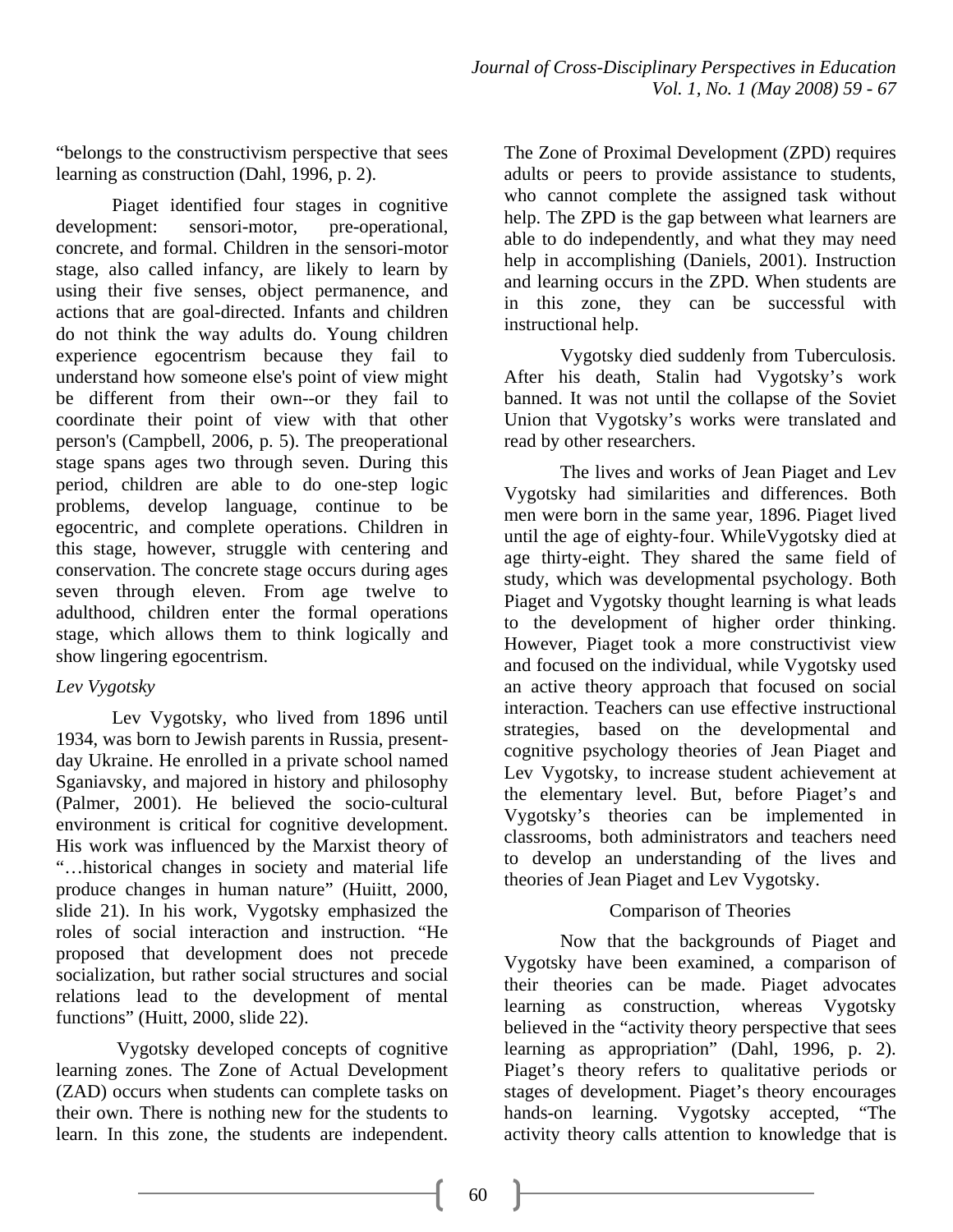created in a negotiation/interaction among people and that people appropriate knowledge" (Dahl, 1996, p. 9). Vygotsky's theory promotes gradual changes using social contact and language which gradually changes with development (Utah Education Network, 2005, p. 10). He believed the learner constructed his or her own knowledge by interacting with other individuals.

# *Piaget's Theory*

Piaget believed individuals must adapt to their environment. He described two processes for adaptationwhich is an organism's ability to fit in with its environment, assimilation and accommodation (Dimitriadis & Kamberelis, 2006, p. 171). Assimilation is the process of using or transforming the environment so that it can be placed in preexisting cognitive structures. Accommodation is the process of changing cognitive structures in order to accept something from the environment. It changes the schema, so it can increase its efficiency (Campbell, 2006, p. 10). According to Piaget, the developmental ideal is a balance between assimilation and accommodation, which is also known as equilibrium. Piaget believed when a balance between children's mental schemas, which is a "... mental image produced in response to a stimulus that becomes a framework or basis for analyzing or responding to other related stimuli" and the external world has been reached, children are in a comfortable state of equilibrium (Agnes, 1999, p. 1282). Thus, students have already mastered what has been taught and have confidence in their abilities to do or perform the assigned task. During this time, students are not in the process of acquiring new information or learning. Disequilibrium occurs when children come across new environmental phenomena; these new environmental phenomena, however, often do not fit exactly into children's mental schemas. Students are drawn towards disequilibrium because of their curiosity. Teachers should use disequilibrium to motivate their students because it allows for changes in students' mental structures.

Piaget's theory has not been universally accepted by all. Some researchers believe Piaget underestimates children's knowledge. Complex skills can be acquired easily once simpler prerequisite skills have been learned (Croker, 2003). Some have noted that the stages in his theory have inconsistencies. He ignored social and cultural groups in his research. Piaget's tasks underestimated the impact of culture by being culturally biased. And, formal operational thinking is not universal.

# *Vygotsky's Theory*

Social interaction plays an important role in student learning. It is through social interaction that students learn from each other, as well as adults. Fogarty (1999) stated, "Vygotsky's theory suggests that we learn first through person-to-person interactions and then individually through an internalization process that leads to deep understanding" (p. 77). Vygotsky explores three different types of speech: social, private, and internal. He refers to social speech as the instructions given by adults to children. Private speech allows children to process what the adult has said and try to apply it to similar situations. For example, a teacher tells the class to keep their hands to themselves. Self-control is an example of private speech because children are using for themselves the same "language that adults use to regulate behavior" (Wilhelm, 2001, p. 11). So, since their teacher has informed to keep their hands to themselves, the students do not hit or punch each another other in class. Both teacher and student share the responsibility of developing students' private speech. Internal or inner speech takes place "as the student's silent, abbreviated dialogue that she carries on with self that is the essence of conscious mental activity" (Wilhelm, 2001, p. 11). In the earlier example, these students must internalize the consequences of hitting another student, which could lead to a disciplinary referral. Thought is the result of social speech becoming private speech that has been internalized. When the cultural signs become internalized, humans acquire the capacity for higher order thinking (Huiitt, 2000, slide 24).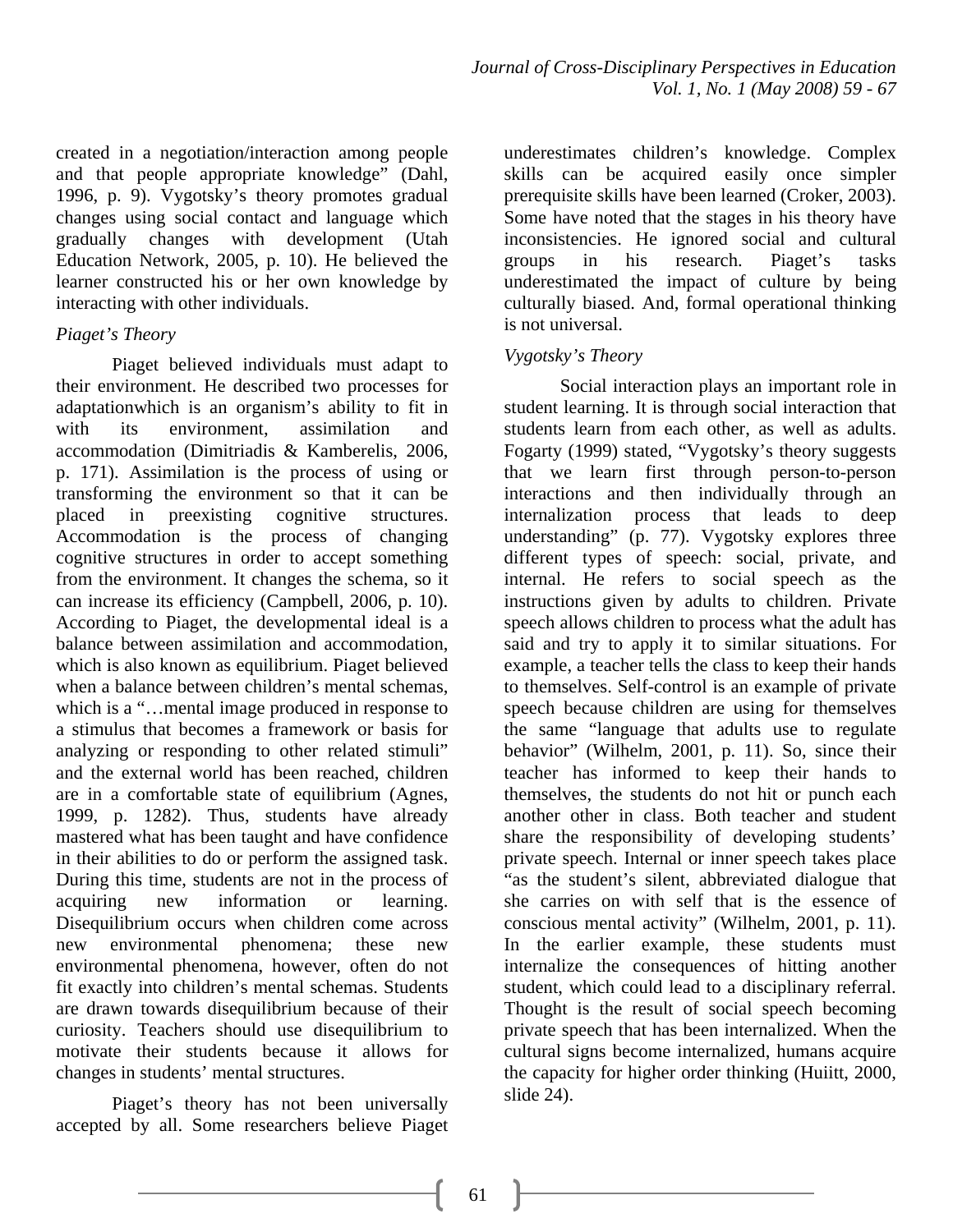There are fundamental differences between Piaget and Vygotsky. Piaget believed the individual is primary in the learning process, while Vygotsky believed that social life is primary in the learning process. As Dimitriadis and Kamberelis (2006) note, "Piaget grounded his developmental learning theory in the individual learner and positioned children as active, intelligent, creative constructors of their own knowledge structures" (p.170). In contrast, Vygotsky's main construct of the Zone of Proximal Development (ZPD) learning "depends upon outside social forces as much as inner resources" (Palmer, 2001, p. 35). Vygotsky believed that if students were not improving academically, their instruction was inappropriate. This belief contradicts Piaget's reasoning that the students may have "plateaued" in a specific developmental stage.

Developmental growth is another area of difference. Piaget's theory focuses on fixed stages of development, whereas Vygotsky's theory notes a more fluid, on- going repertoire of development. So how do administrators and teachers implement these theories in their schools and classrooms?

#### Application in Education

Ivic (1989), as cited by Daniels (2001), stated:

> School does not always teach systems of knowledge but in many cases overburdens its pupils with isolated and meaningless facts; school curricula do not incorporate tools and intellectual techniques, all too often schools do not provide a setting for social interaction conducive to knowledge construction (p.98).

# *The use of Piaget's theory in Education*

By using Piaget's theory in the classroom, teachers and students benefit in several ways. Teachers develop a better understanding of their students' thinking. They can also align their teaching strategies with their students' cognitive level (e.g. motivational set, modeling, and assignments). Their goal is to help the individual construct knowledge. Conservation of constancy, as defined by Garner (2008), "is the ability to understand how some characteristics of a thing can change, while others stay the same" (p. 34). In other words, it is the realization that even though an object can be changed physically, some of the characteristics for that object remain the same. For instance, if you give students modeling clay and tell them to mold it, the shape will change, but the color of the modeling clay will remain the same. Conservation of constancy "identifies relationships and makes sense of physical and abstract information" (Garner, 2007, p. 47). Educators create, implement, and assess the curriculum being taught, assuming throughout the process that students can conserve constancies. If students lack this ability, they will not benefit academically because they have limited concrete sensory data and literal interpretations. Thus, they will experience difficulty in thinking abstractly, problem-solving, planning, and discerning relevance (Garner, 2008, p. 35). For example, if the student is studying fractions, he or she may not be able to recognize that one-third and three-ninths are equal.

In order for students to develop their conservation of constancy skills, teachers must provide their students with opportunities to recognize similarities and differences at both the physical and abstract level (Garner, 2008). Many of us developed our conservation of constancy by doing chores and playing games. Piaget believed conservation is developed in students who are ages seven and eight. Visualization and reflective awareness are crucial to students' understanding of conservation of constancy. By encouraging students to notice similarities and differences in objects, they increase their conservation of constancy.

#### *The Use of Vygotsky's Theory in Education*

Vygotsky's central topic was the Zone of Proximal Development (ZPD), which uses social interaction with more knowledgeable others to move development forward. A more capable person, such as teacher or peer, provides assistance to the student; the student is able to complete the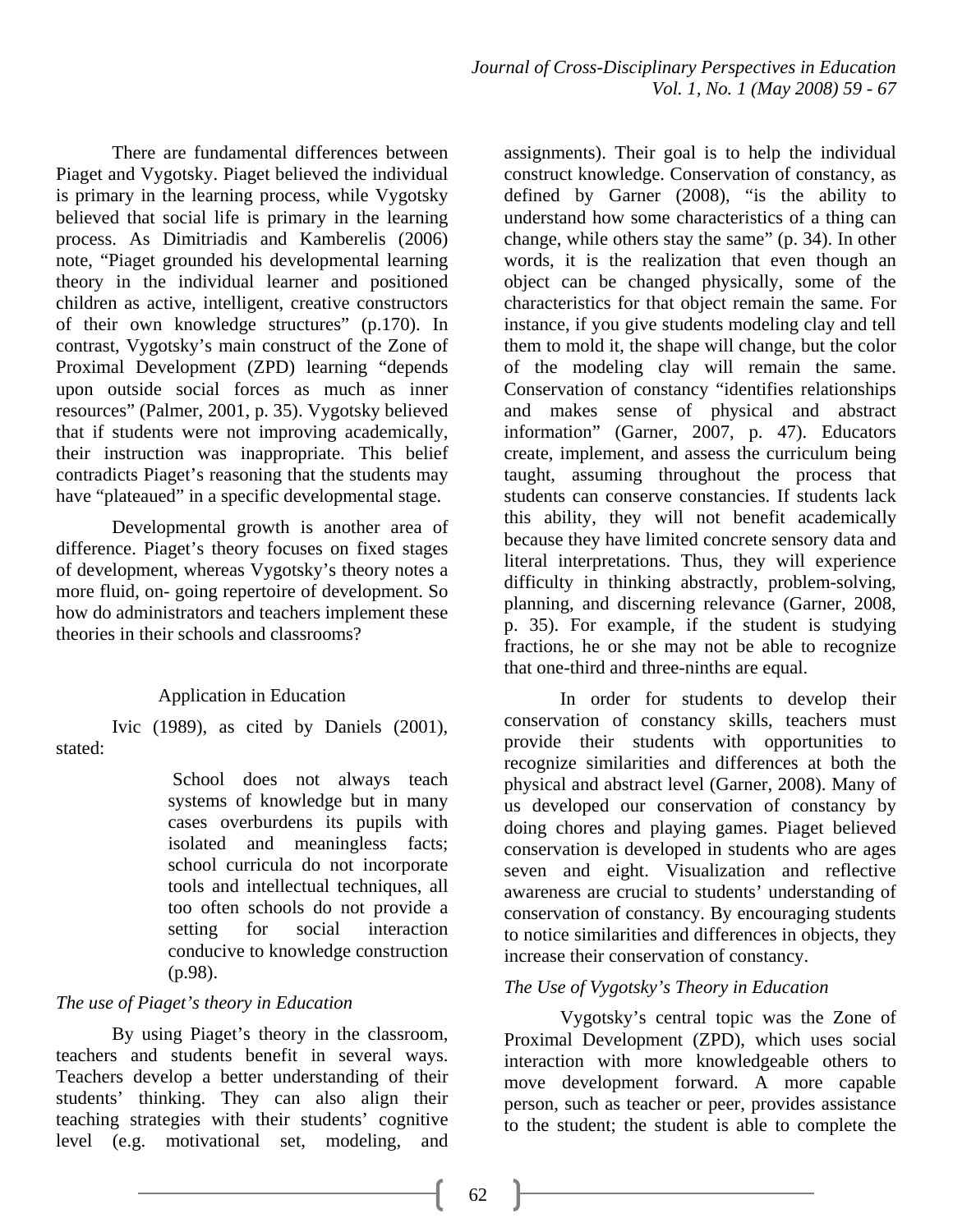task with this assistance. Students, who are in the ZPD, need active teaching. "It's a waste of time to teach kids what they already know and what they cannot do even with assistance" (Utah Education Network, 2005, p. 11). Therefore, Vygotsky's theory promotes the belief, "What is learned must be taught" (Wilhelm, 2001, p. 8). Teachers should be explaining, modeling, and using guided practice in the classroom. By modeling what they want their students to do, students will be better able to work through their assigned tasks. Think-alouds, an instructional strategy that allows students to talk through new steps of an endeavor aloud, can be used with upper elementary and middle school students, who are in the ZPD. This strategy assists students' thinking about how they make meaning. During think-alouds, students listen to a skilled reader using "strategies to comprehend text, and their teachers' thinking become visible to them" (Beers, 2003, p. 43). Students need time to try out various strategies, so they can develop answers or responses. At the same time, teacher questioning techniques should guide the social interactions implicitly or explicitly. Think-alouds help teachers determine why and how students are experiencing difficulty in reading. In addition, students can analyze their own thinking about their reading.

When an administrator walks into a teacher's classroom using Vygotsky's theory to guide his or her instruction, he or she should see students engaged in scaffolding, small groups, cooperative learning, group problem-solving, crossage tutoring, assisted learning, and/ or alternative assessment. Scaffolding is "a form of adult assistance that enables a child or novice to solve a problem, carry out a task or achieve a goal which would be beyond his unassisted efforts" (Wood et. al, 1976, as cited by Daniels, 2001, p.107). The use of language and shared experience is essential to successfully implementing scaffolding as a learning tool. By practicing making inferences, students are able to determine what and when inferences needed to be made. Teachers need to provide students, who are in the ZPD, copies with specific sentences that have been underlined in a short story. The underlined sentences will help the students realize

when they need to make inferences. As they read the story, they can pause and think about what type of inference they need to make. Thus, students are able acquire and develop master of complex reading skills. "Scaffolding involves simplifying the learner's role rather than the task." (p. 107).

Vygotsky's model of teaching and learning has significantly influenced "early-literacy" programs, such as Reading Recovery and Guided Reading. Yet, this theory is in contradiction to what is happening in many schools today. Too many schools have teacher-centered classrooms. The teacher/information centered model (is)…learning centered on the information possessed by the teacher, which flows one way, from teacher to student (Wilhelm, 2001, p.8). To counter this prevalent view, Vygotsky maintains meaningful and productive collaborative activities that need to be engaged in by both students and teachers. Learning can occur through play, formal instruction, or work between a learner and a more experienced learner. Teachers must actively assist and promote the growth of their students, so the students can develop the skills they need to fully participate in our society.

In today's classrooms, teachers need to design lessons that empower students to "make meaning through mindful manipulation of input" (Fogarty, 1999, p. 78). Thus, administrators need to provide teachers with the effective professional development and supplies they need to be effective. By successfully incorporating Piaget's and Vygotsky's theories into the classroom, developmental psychology in elementary education can positively impact student achievement. "When our students have the cognitive foundation to learn how to learn, they can discover what else is "out there" in our world…" (Garner, 2008, p. 38).

In order to apply the theories of Piaget and Vygotsky to present day school systems, one would need to restructure schools significantly. Administrators and teachers have to work together. As one continues reading, a model school that incorporates these theories will unfold. The B & P Model School is a fictitious school that has been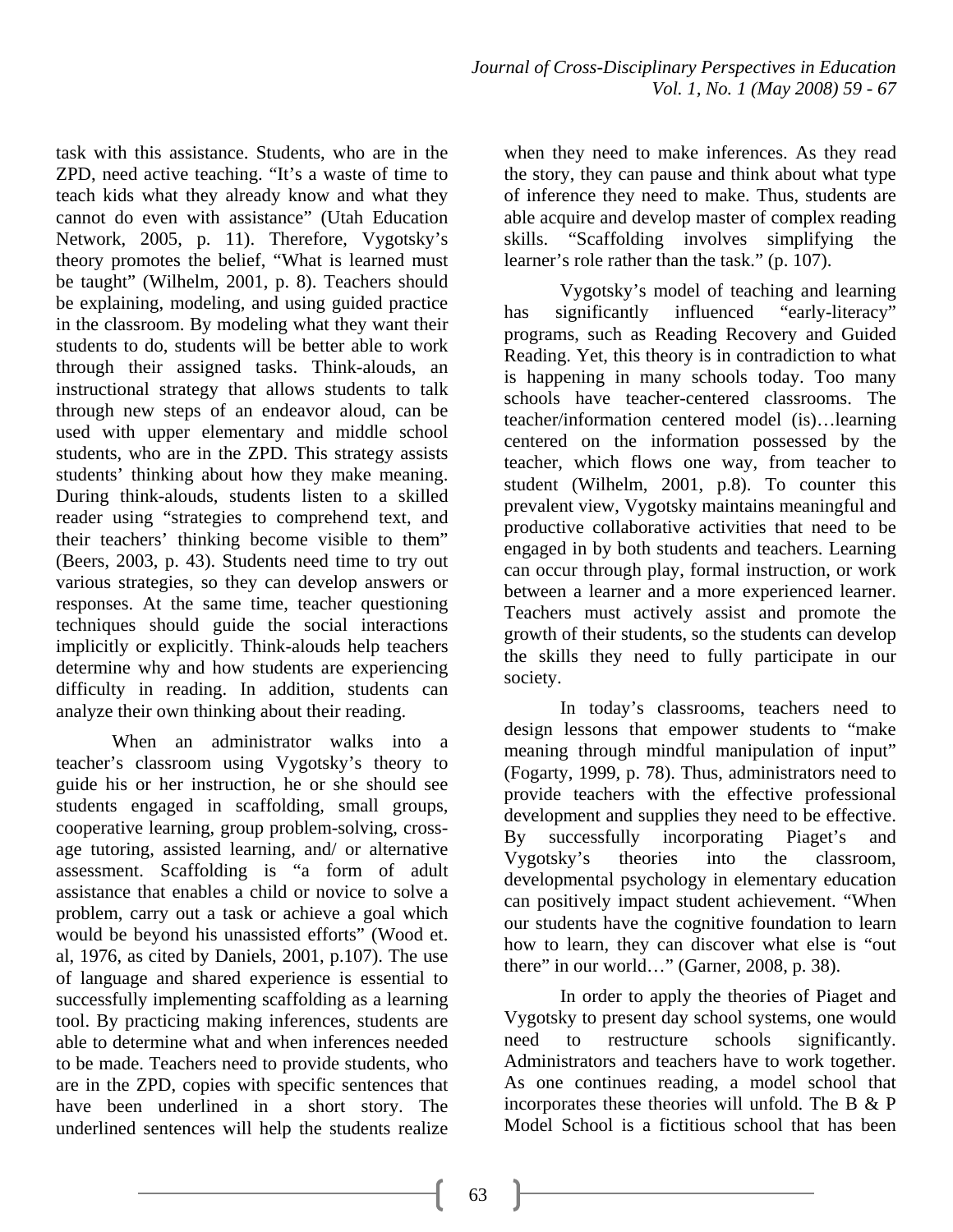created in order to demonstrate how these theories could be combined and utilized to increase student achievement.

## The B & P Model School

The B & P Model Elementary School (BPMES) is a school with small classes, no more than 15 students per class. The school day is six and one-half hours (8:30 a.m. until 3:00 p.m.). Our curriculum is based on the Virginia Standards of Learning. The building administration includes a principal and assistant principal. The faculty consists of highly qualified individuals, certified in Pre-Kindergarten through fifth grade, with specialists in physical education, music, computer technology, art, and library. All students are required to attend one elective per day. One teacher and one paraprofessional will be in each classroom.

Both Piaget and Vygotsky's theories are demonstrated in this school. The school structure for the early years emphasizes Piaget's developmental stages more than Vygotsky's repertoires. As students develop and matriculate through the school, the classroom strategies are based more on Vygotsky's Zone of Proximal Development than the stages of development theorized by Piaget. When assigning students to classrooms, age and developmental levels will be utilized to group children to better meet their instructional needs. The school has multi-age classrooms in order to meet this method of assigning students. The classrooms with the younger students will be more experientially based with much physical activity. This includes children moving through centers that have been developed and arranged to reinforce the concepts taught. As the students move through the stages of development, the emphasis is more on small group instruction, peer tutoring, and guided learning.

# *A Typical School Day*

The daily schedule of each grade level will be similar in that all students will have an orientation to their day after breakfast, instruction will take place for approximately two to three hours, depending on the age group. Then, students will have lunch. After lunch, children will attend

one special (music, art, library, computer, physical education), participate in recess, and receive instruction in science and social studies. Students will receive daily instruction in all subjects, rather than alternating days for specific subjects.

The morning orientation time will consist of such routine activities as putting away their belongings, handing in any notes or homework, and other paperwork, as well as a review of the schedule of activities and lessons for the day. Taking into consideration Piaget and Vygotsky's theories of development, this orientation period will be differentiated based on the developmental/grade level of the students. The general breakdown of classrooms is as follows: the primary level is composed of students whose ages are four and five, the intermediate level is made up of students who are ages six and seven, and the advanced level is composed of students who are eight, nine, and ten years of age.

In the classrooms with students ages four and five, the students will be operating at the preoperational stage of development based on theories posited by Piaget. In the preoperational stage, the concentration is on experiences that the children are able to repeat and therefore learn at their own pace with guidance. Piaget thought children needed to participate in experiences in order to learn. He claimed, "…the individual learner is a little scientist constantly constructing and reconstructing theories about the world and how it works" (Dimitriadis & Kamberelis, 2006, p. 174). Piaget believed, "…cognition can develop normally without language acting as a mediational mean" (Dimitriadis & Kamberelis, 2006, p. 174). Although Piaget believed cognition can develop before language, the early years in the B & P model school will emphasize language in accordance with Vygotsky's theory that language (speech) is necessary before the child is ready to learn more complex material.

Children continue to be egocentric at this stage of development but are moving to a more socially conscious period. According to Piaget, at the preoperational stage children tend to use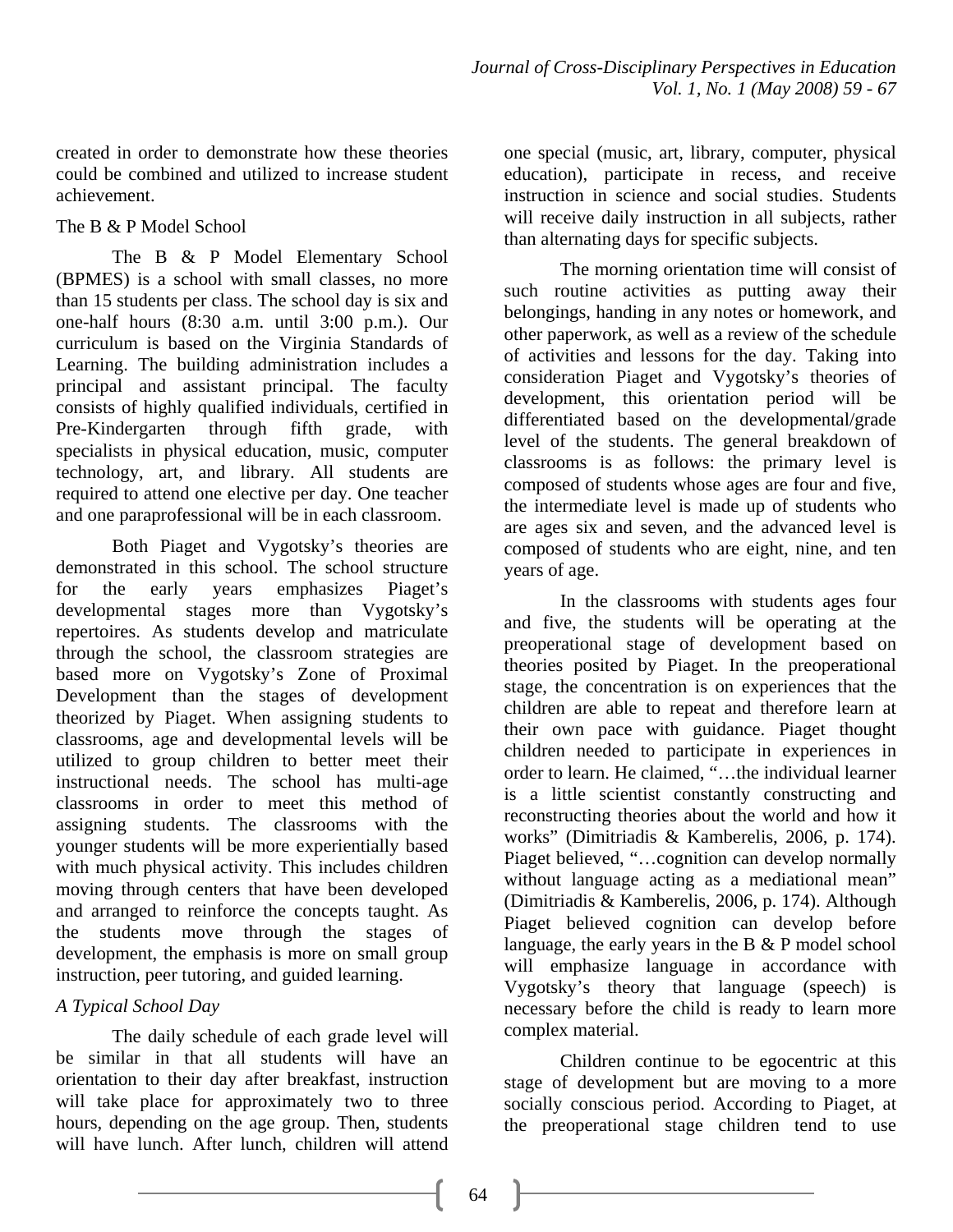intuition to problem solve and move toward a more logical problem solving system as they develop. This stage is similar to Vygotsky's repertoire of play and his belief, "The process of trying to communicate with others results in the development of word meanings that then form the structure of consciousness" (Palmer, 2001, p. 36). It is this consciousness that enables the child to move through the next stages of development.

As stated earlier, the instruction in the early years will be grounded in experiences through play with an emphasis on language. The children will be engaged in a story time daily. The story or stories will reinforce concepts being taught to the children. Many questions by the teacher will be asked throughout story time in order to engage students in language activities that require making inferences and the recalling of information. After story time, the children would move to a central location (tables or desks) to be instructed in a specific area such as pre-reading (colors, matching, sorting, and letters) and math, (numbers, counting objects, matching, and sorting). After the initial instruction, children would either be assigned a center or choose a center that has been developed to explore and reinforce the recent instruction in that particular academic area. These centers would be arranged and planned by the teacher and aide to engage children in activities that are taught on a daily basis. During this center time, the teacher and aide would move throughout the classroom to facilitate activities with the materials. Children would be required to move throughout the centers on a rotational basis in order for all students to be exposed to each center. After a certain length of time, children would be called back to a central location in order to review what they had accomplished. This is similar to Nancy Vogel's Plan, Do, and Review model that so many early childhood classrooms utilize.

#### *The Primary Level*

It is after these activities that the children would have lunch, and attend their assigned special (art, music, library, computer, physical education) for the day. The afternoon would consist of recess

and a rest period for the four and five year olds (the primary level). It is here that some children may sleep, look at a book, puzzle, or may work individually with the teacher or aide to reinforce concepts in which the child may be struggling. Later, in the afternoon, these young students would participate in another round of centers that are based on social skills (language, role playing, turn-taking) and play activities. Again, the teacher and aide would rotate throughout the centers, which allow them to play and talk with the children. At the end of the day, there would be a group review and time to gather materials to go home.

## *The Intermediate Level*

As children move to the intermediate level, (six and seven year olds), emphasis will be placed on reading and math. Each classroom at this level will have an orientation period followed by direct instruction, with activity centers to follow. It is very important that children have an opportunity to practice what is taught during the direct instruction period under the guidance of the teacher and aide. It is here that Vygotsky's theory, the Zone of Proximal Development (ZPD), will be utilized to a greater extent than in the earlier years. In the ZPD, the adult will control "those elements of the task that were initially beyond the learner's capacity, thus allowing the learner to complete those that were within existing capabilities" (Daniels, 2001, p. 107).

After a morning of direct instruction and reinforcement, through activities both physical and cognitive, the children will eat lunch and attend one of the following: music, library, physical education, computer, or art. When they return to their classroom, they will have another period of direct instruction in social studies and science. This would be followed by activities to reinforce the concepts presented. Children will also have a recess period.

Instruction at this level continues to be based on Piaget's preoperational stage of development but begins to include Vygotsky's theories of "leading activities typical of certain age periods around which intellectual development is organized" (Huiitt, 2000, slide 8). Writing and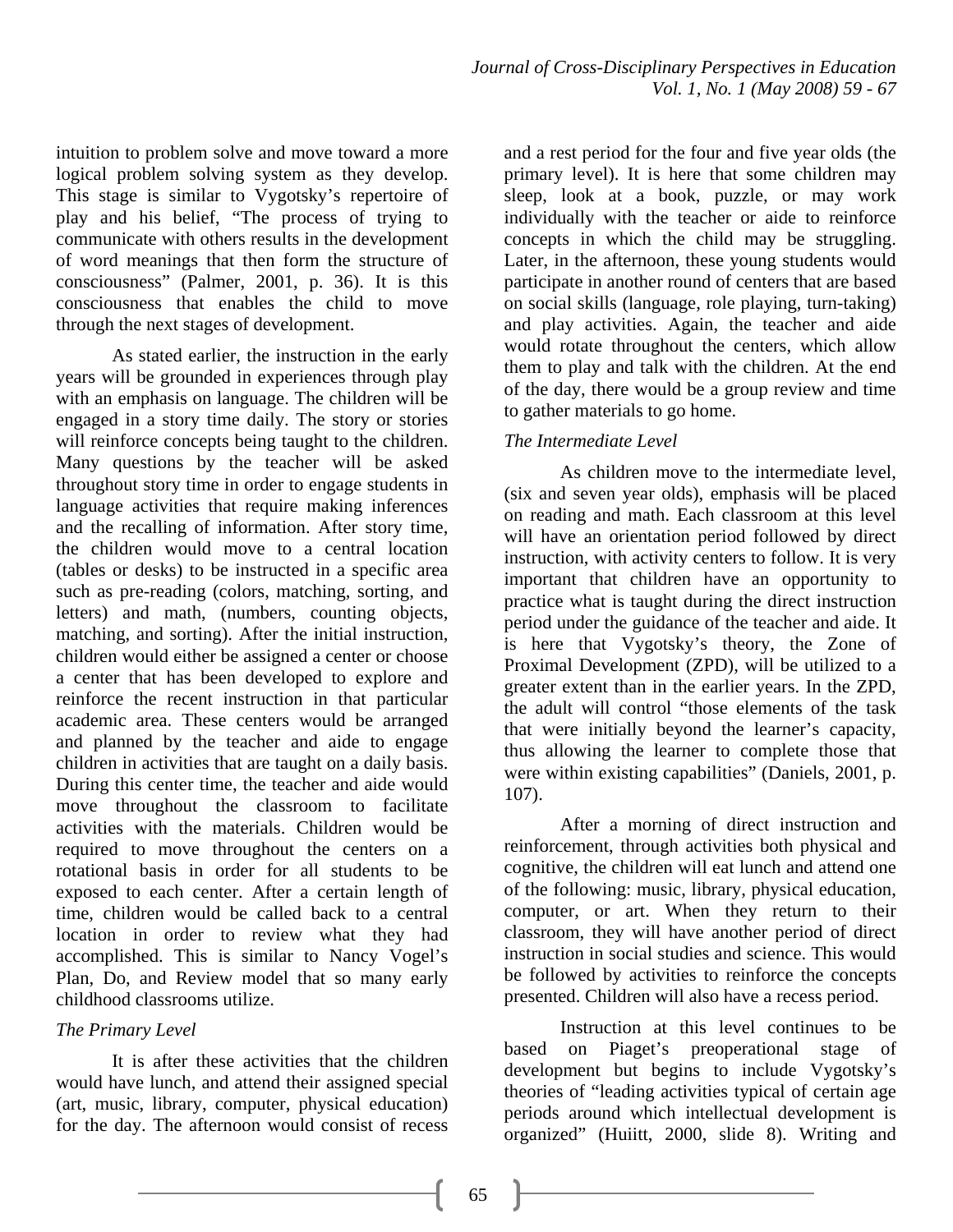reading will be the overall emphasis of instruction. The most important thing teachers can do is to help their students acquire "…strategic knowledge, a knowledge of the procedures people use to learn, to think, to read, and to write" (Wilhelm, 2001, p. 7). Pretending allows young children to practice and strengthen newly acquired representational schemes (Berk, 2003). Various cognitive skills are increased by make-believe play: attention, memory, logical reasoning, language and literacy, imagination, creativity, reflecting and taking on experiences. For instance, one-way logic questions would be given to small groups of students to work cooperatively to solve.

## *The Advanced Level*

Students in the upper age range for the BPMES (ages eight, nine, and ten), follow a similar schedule as the other classes. An even stronger emphasis is placed on language arts, math, science, and social studies. It is in these classes that Vygotsky's theory plays a larger role in teaching strategies, however, Piaget's theories continue. According to Palmer (2001), "Piaget was explicit in recommending group learning as a standard means of classroom learning" (p. 41). Vygotsky's theory of scaffolding becomes an important technique in these classes as well as peer tutoring, small group activities and discussion, and guided learning.

The time periods set aside for language arts and math instruction would include direct instruction alternating with independent work, group activity, and use of technology for reinforcement of concepts. Students would be able to discover their individual style of learning. Too often, we give students preprinted graphic organizers or preset criteria to classify information rather than letting them discover patterns based on criteria of their own (Garner, 2008, p. 35). Social studies would include direct instruction, role playing, computer technology, and small and large group activities. Science would be replicating experiments in small groups after large group demonstration, and discussion in small and large group.

Assessment, which is a large part of indicating a student's readiness to move to the next level would take the shape of a portfolio as opposed to pencil and paper or computerized standardized testing. The teacher would collect evidence on each child as they demonstrated accomplishment of the Standards of Learning.

## Conclusion

 By incorporating Piaget's and Vygotsky's theories into teaching strategies in elementary classrooms, student learning is likely to increase. So, how do teachers use Piaget's and Vygotsky's theories in their instruction to improve student achievement? There are various ways for teachers to implement developmental psychology in elementary classrooms.

Even though Piaget and Vygotsky hold different views concerning developmental psychology, the use of both theories in classrooms is advantageous. Teachers have a solid understanding of Piaget's and Vygotsky's theories. Students are provided with more opportunities to play and learn with their peers. The B and P Model School, our example of a model school, demonstrates the positive effects of the theories of Piaget and Vygotsky could have at the elementary school level. Garner (2008) states, "It is truly more efficient…to equip students for ongoing learning by using the everyday curriculum (in order) to fortify cognitive structures" (p. 38).

# References

- Agnes, M.(Ed). (1999). Webster's new world college dictionary  $(4<sup>th</sup>$  ed.). New York: Macmillan.
- Beers, K. (2003). When kids can't read: What teachers can do. Portsmouth, NH: Heinemann.
- Berk, E. L. (2003). *Development through the lifespan.* Boston: Pearson Education, Inc.
- Campbell, R. L. (2006). Jean Piaget's Genetic Epistemology: Appreciation and Critique.